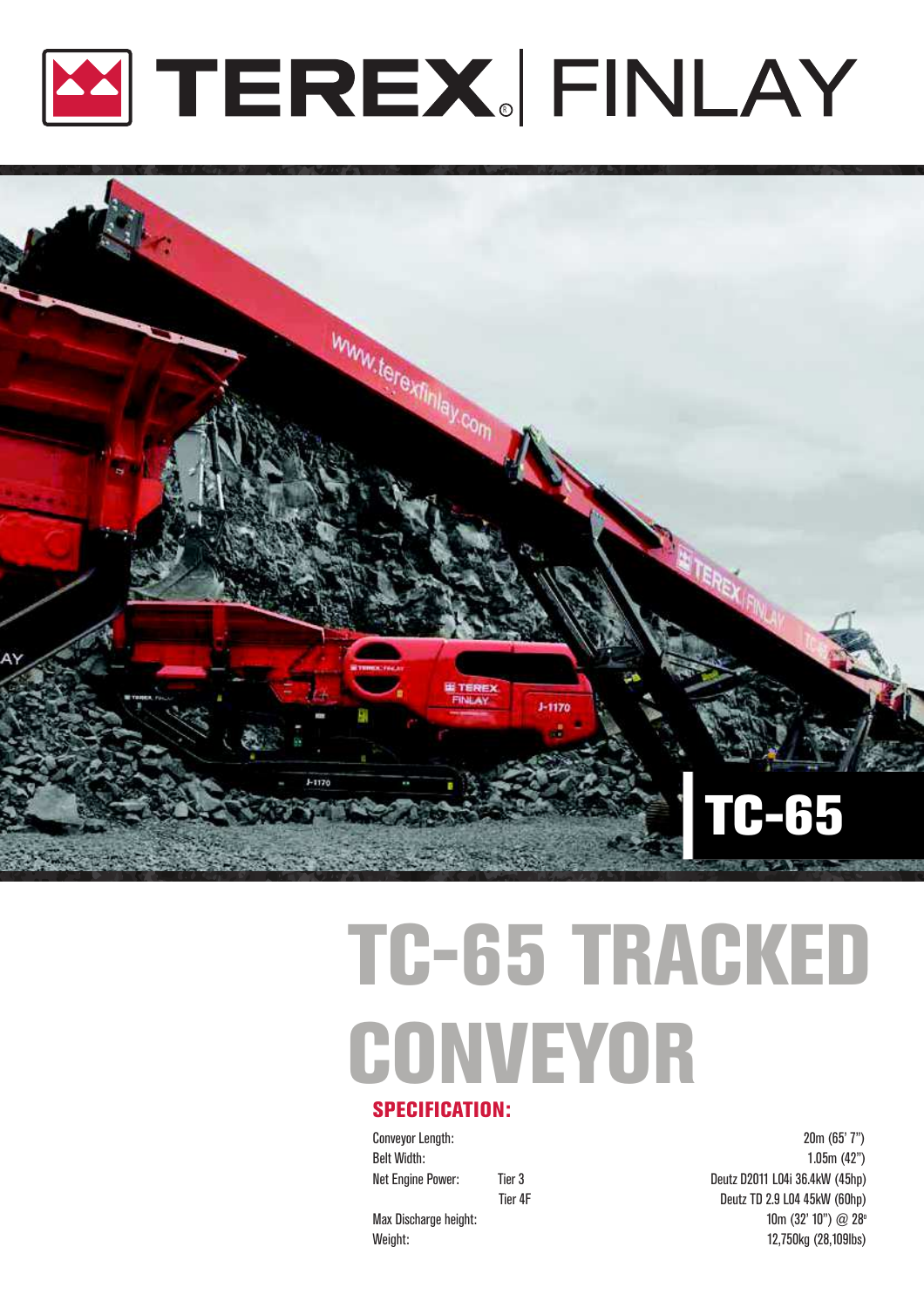### TC-65 TRACKED **CONVEYOR**

#### **CONVEYOR**

| <b>Conveyor Length</b>                                | 20 <sub>m</sub>  | 65'7'' |  |  |
|-------------------------------------------------------|------------------|--------|--|--|
| <b>Belt Width</b>                                     | 1050mm           | 42"    |  |  |
| <b>Conveyor Drive</b>                                 | <b>Hydraulic</b> | 800cc  |  |  |
| Discharge Height $@$ 24 <sup>°</sup>                  | 8.7m             | 28'6"  |  |  |
| Max Discharge Height $@$ 28 <sup>0</sup>              | 10 <sub>m</sub>  | 32'10" |  |  |
| Capacity                                              | Up to 500+TPH    |        |  |  |
| <b>Hydraulic Folding Head Section</b>                 |                  |        |  |  |
| <b>Belt Type</b>                                      | Plain: 3 Ply     |        |  |  |
| Polyurethane tensioned belt cleaner                   |                  |        |  |  |
| Hydraulic feed in height adjustment                   |                  |        |  |  |
| <b>Hydraulic fold over for Transport</b>              |                  |        |  |  |
| Hydraulic conveyor angle adjustment                   |                  |        |  |  |
| 40 degree rollers                                     |                  |        |  |  |
| Variable speed control                                |                  |        |  |  |
| <b>Feedboot with removable fimm steel wear liners</b> |                  |        |  |  |

Full Length Conveyor Skirting



#### POWERUNIT

| <b>Diesel Hydraulic</b>     |                                  |
|-----------------------------|----------------------------------|
| Engine (Tier 3)             | Deutz D2011 L04I - 36.4kW (45hp) |
| Tier 4 Final                | Deutz TD 2.9 L04 45kW (60hp)     |
| <b>Fuel Tank Volume</b>     | 200 litres                       |
| <b>Hydraulic Oil Cooler</b> | Standard                         |



#### **CHASSIS**

| Tracks              | 2.9m centres x 400mm shoe |
|---------------------|---------------------------|
| 2 Speed Track Motor |                           |
| Lower Speed         | $0.9$ Km/h                |
| <b>Higher Speed</b> | $1.6$ Km/h                |

#### **GENERAL**

Heavy duty undercarriage unit with 400mm wide tracks

External conveyor belt adjustment

Engine prestart delay & siren

Low level greasing

Emergency stops (3 nr )

Machine Painted, Finlay Orange RAL 2002

Safety guards in compliance with machinery directive







Head Drum Guards and Dust Covers

Feed Boot Extension

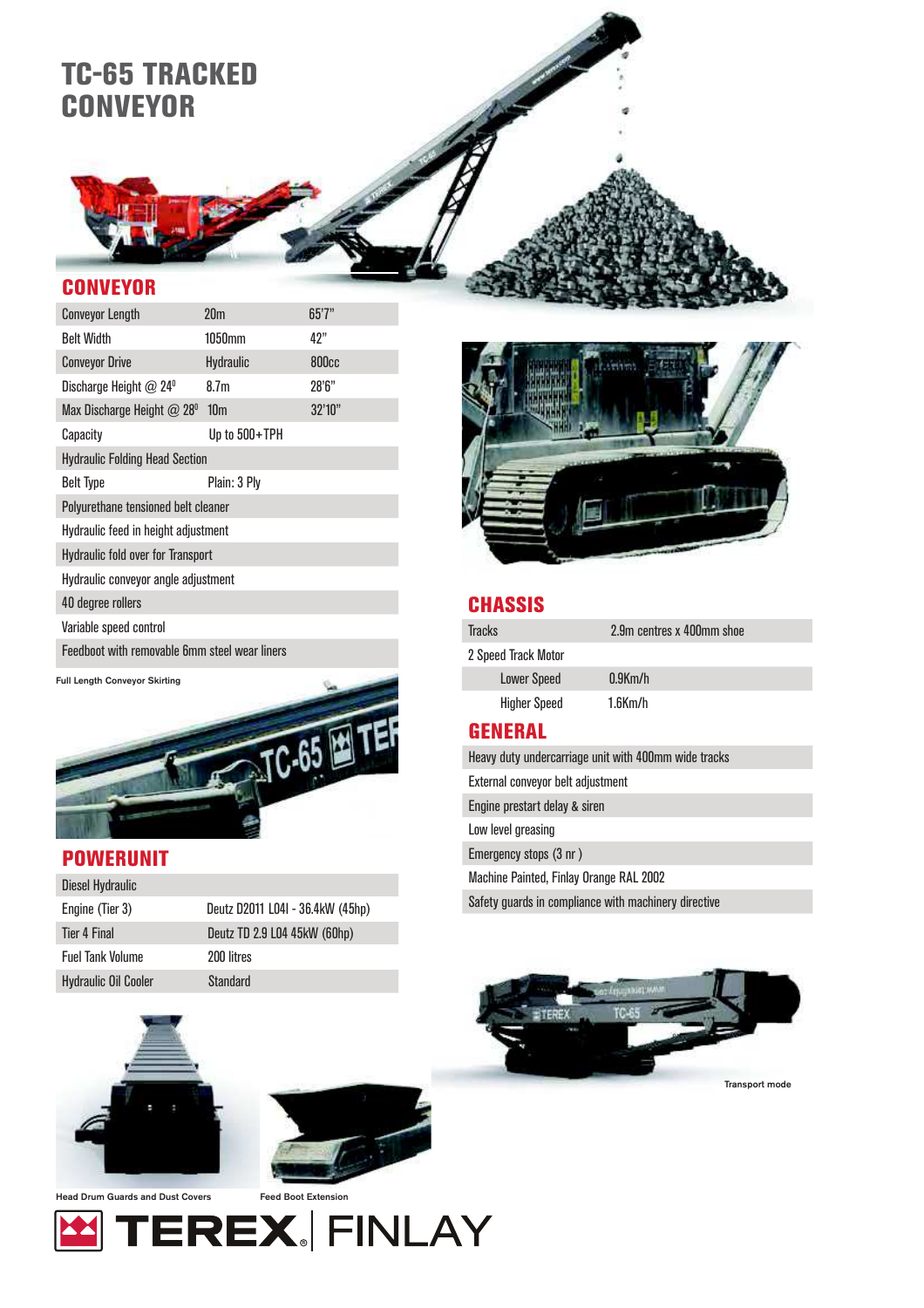#### OPTIONS EQUIPMENT

| Deutz TD 2.9 L04 45kW (60hp) Tier 4 Final Engine |  |
|--------------------------------------------------|--|
|--------------------------------------------------|--|

6mm AR400 Steel Wear Feedboot Liners

20mm Rubber Wear Feedboot Liners

Feedboot Extension c/w Steelwear Liners

Feedboot Extension c/w 20mm rubber Wear Liners

Feedboot Extension c/w 6mm AR400 Steelwear Liners

Impact Bed at Feedboot area

#### Impact Rollers at Feedboot area

Large Capacity Biomass Hopper (including landing legs and full length impact bed )

Blade type / Primary scraper

Conveyor fitted with Chevron belt 3 ply x 4+2 covers

Conveyor fitted with Heavy duty plain belt 500EP 4 ply x 8+2 covers

Conveyor Under Guarding up To 2.5 Meters @12degree incline

Conveyor Head drum Guarding

Conveyor Dust covers

Conveyor Water Dust Suppression (Spray bar only)

Conveyor Full length skirting

Powerunit c/w Hydraulic oil, Century 100 - (Recommended for ambient

temperatures between +15 to +50°C)

Radio remote control system for crawler tracks

#### TRANSPORT DIMENSIONS



Pull cord emergency stop to control panel side

Pull cord emergency stop to non- control panel side

Special paint colour (if different from above). RAL must be specified on order

Overband magnet option complete with hydraulic kit and support frame





#### WORKING DIMENSIONS



\* working @ 24°

#### MACHINE WEIGHT: **12,750kg (28,109lbs)**

## WORKS FOR YOU"